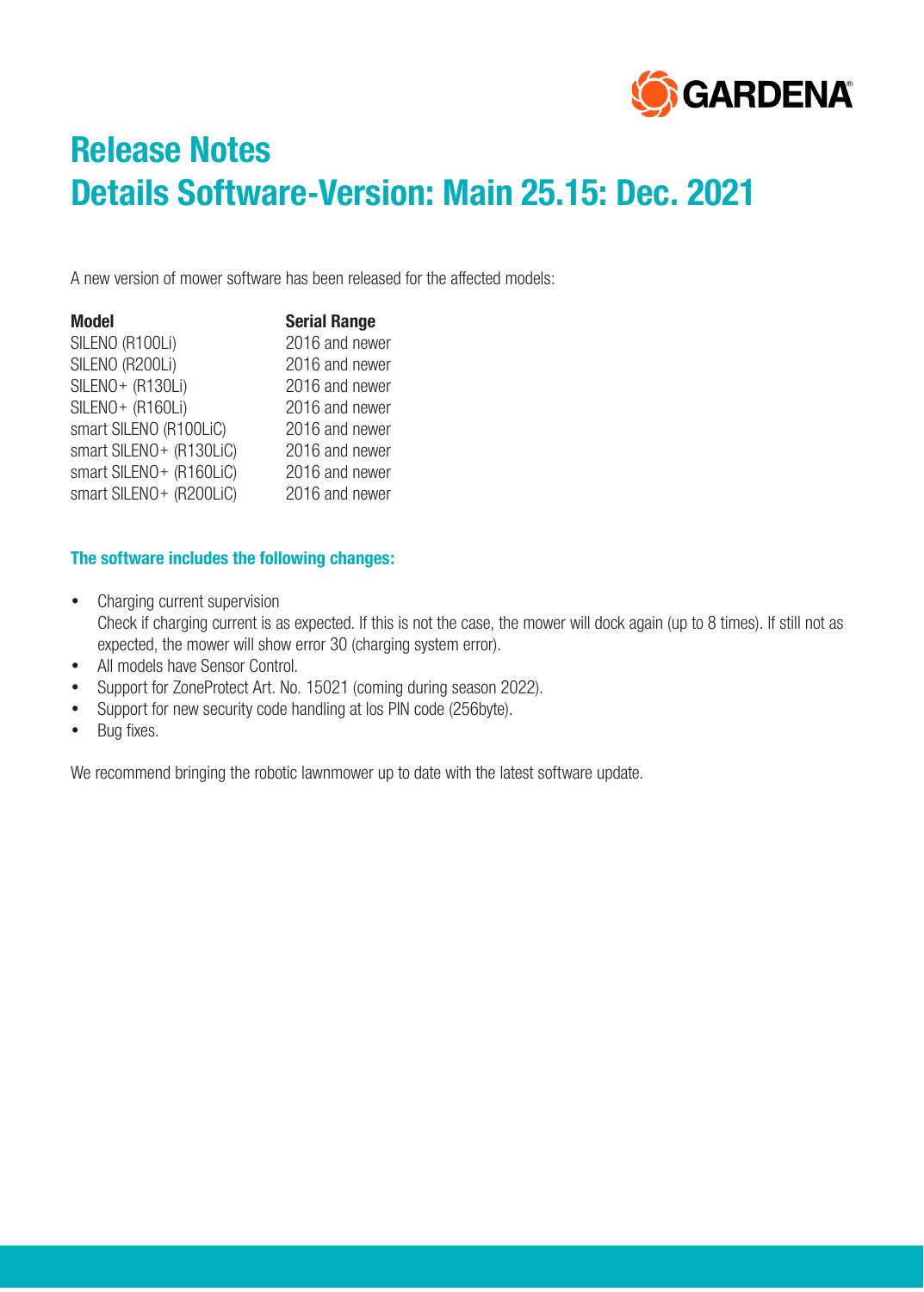

# **Release Notes Details Software-Version: Main 10.40: March 2021**

A new version of mower software has been released for the affected models:

| <b>Model</b>             | <b>Serial Range</b> |
|--------------------------|---------------------|
| SILENO (R100Li)          | All                 |
| SILENO (R200Li)          | All                 |
| SILENO+ (R130Li)         | All                 |
| SILENO+ (R160Li)         | All                 |
| smart SILENO (R100LiC)   | All                 |
| smart SILENO+ (R130LiC)  | All                 |
| smart SILENO + (R160LiC) | All                 |
| smart SILENO + (R180LiC) | All                 |
| smart SILENO + (R200LiC) | All                 |

### **The software includes the following changes:**

- Product improvements and firmware fixes.
- Support for the new model smart SILENO+ (R180LiC).

We recommend bringing the robotic lawnmower up to date with the latest software update.